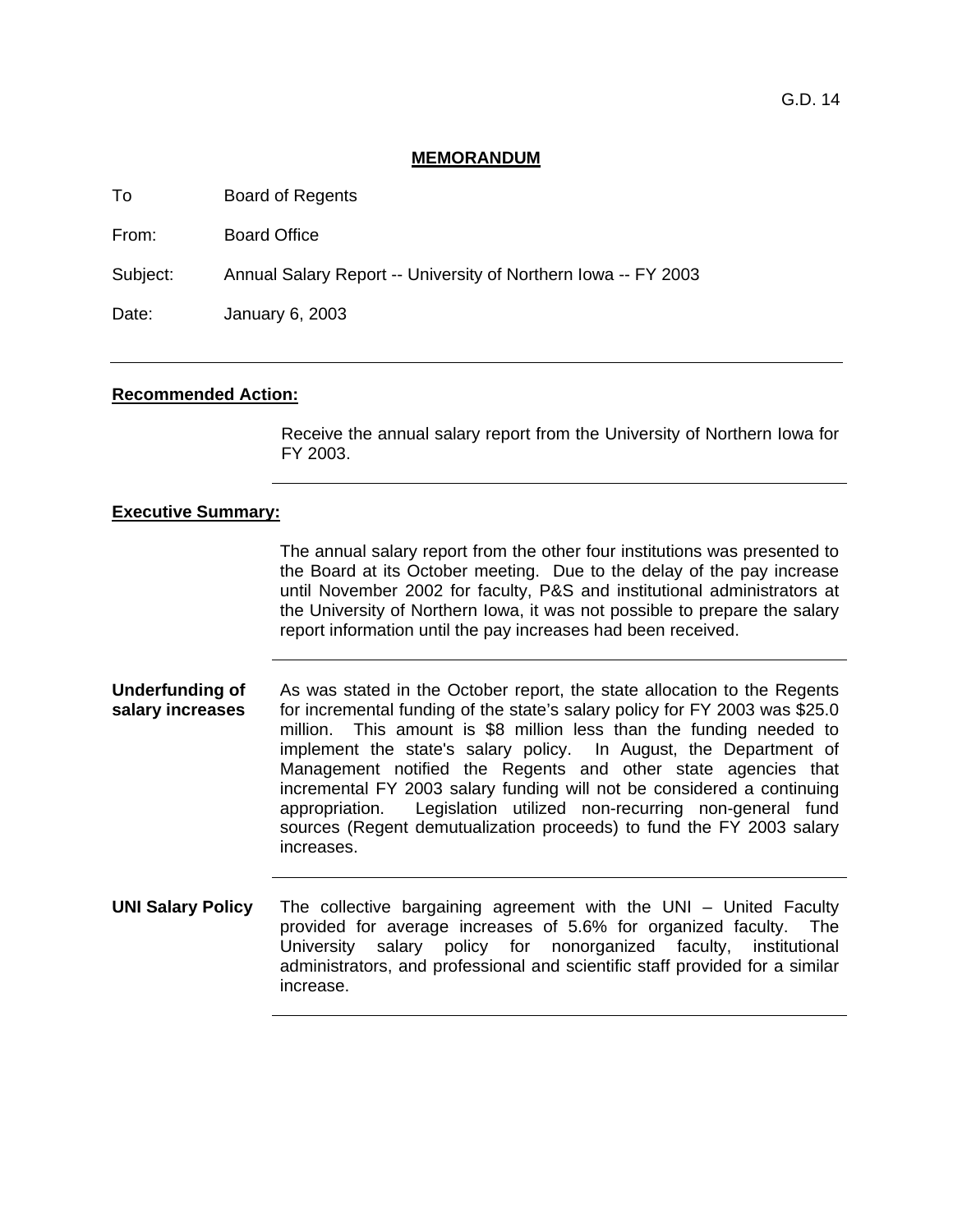|                                                             | Due to the underfunding of salary increases through state appropriations,<br>an agreement was negotiated with the United Faculty to delay the faculty<br>pay increase until November 1. The pay increases for nonorganized<br>faculty, P&S staff and institutional administrators were also delayed until<br>November 1.                                                                                                                                                                                                                                                                                         |  |  |  |  |  |  |
|-------------------------------------------------------------|------------------------------------------------------------------------------------------------------------------------------------------------------------------------------------------------------------------------------------------------------------------------------------------------------------------------------------------------------------------------------------------------------------------------------------------------------------------------------------------------------------------------------------------------------------------------------------------------------------------|--|--|--|--|--|--|
| <b>Average Increases</b>                                    | Average increases for the following categories of employees for FY 2003<br>are as follows:                                                                                                                                                                                                                                                                                                                                                                                                                                                                                                                       |  |  |  |  |  |  |
|                                                             | 5.6%<br><b>Faculty and Institutional Administrators</b><br><b>Professional and Scientific Staff</b><br>5.6%                                                                                                                                                                                                                                                                                                                                                                                                                                                                                                      |  |  |  |  |  |  |
|                                                             | As noted above, the increases, which would have normally been given on<br>July 1, were delayed four months until November 1. Actual increase for<br>the fiscal year was about 3.73% Greater increases were given to female<br>faculty and P&S staff.                                                                                                                                                                                                                                                                                                                                                             |  |  |  |  |  |  |
| <b>Regent Merit Staff</b><br>-- UNI                         | The AFSCME agreement provided for a 41 cent per hour increase (on<br>average a 3% increase) and for step increases valued at 4.5%. Those<br>employees at the top step would receive their step increases on February<br>1, 2003, with other staff receiving their increases on eligibility dates<br>throughout the year. Additionally, a new pay matrix for merit staff was<br>effective July 1, 2003. It was necessary to bring a number of merit<br>employees to the minimum of the new pay matrix. Supervisory and<br>confidential merit employees were given increases equivalent to the<br>organized staff. |  |  |  |  |  |  |
|                                                             | The average increase (including steps, across the board and movement<br>to the new matrix) for staff in the Regent Merit System for FY 2003 was<br>5.8%.                                                                                                                                                                                                                                                                                                                                                                                                                                                         |  |  |  |  |  |  |
| <b>Teaching and</b><br><b>Research</b><br><b>Assistants</b> | At the University of Northern Iowa, the minimum salary for half-time<br>appointments for graduate assistants (masters level) is \$6,960 and<br>\$10,440 for doctoral level. Both levels reflect a 5.6% increase over the<br>prior year.                                                                                                                                                                                                                                                                                                                                                                          |  |  |  |  |  |  |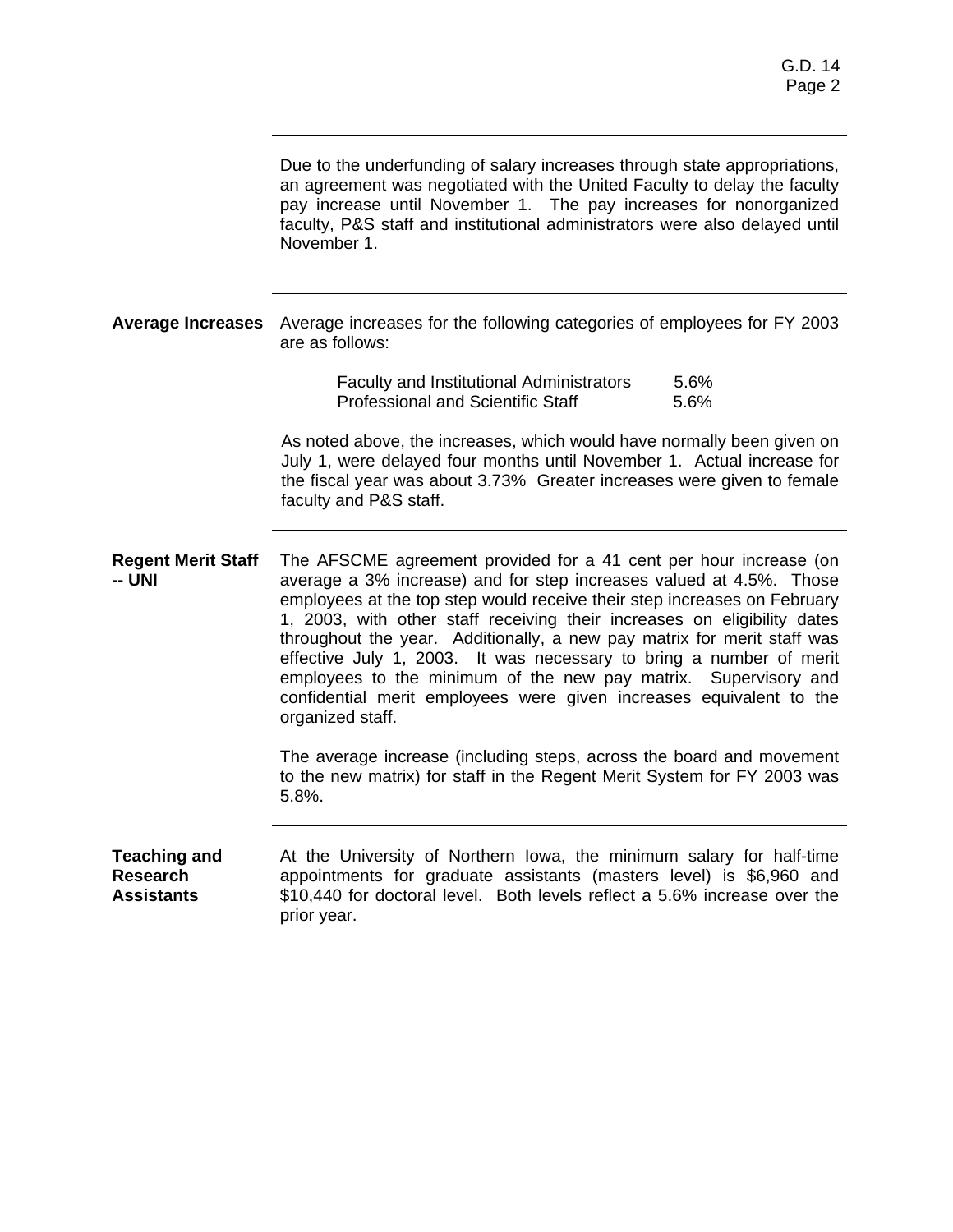**Faculty Salary Rankings**  Annually faculty salaries are compared with those salaries in the university peer groups and the athletic conferences. The comparison is based upon survey data published in "Academe" by the American Association of University Professors. More detail on the ranking of faculty salaries in comparison is provided in Attachment A. Since estimated increases were not available for all peer institutions, an accurate comparison cannot be made. It appears that UNI has maintained at least its  $7<sup>th</sup>$  position from last year.

## **Background and Analysis:**

**Average Faculty Salaries**  Overall average faculty salaries are shown below: These averages do not account for rank, discipline and length of service. Attachment B compares faculty salaries by college and rank but does not reflect years of experience.

| Overall  | Male     | Female   |
|----------|----------|----------|
| Average  | Average  | Average  |
| \$58,941 | \$61,975 | \$54,113 |

Estimated average increases given to faculty in the UNI peer groups ranged from zero to 4%.

National survey data published in "Academe" indicated the average increase was 3.8% in FY 2002. In FY 2002, the average increase at UNI was 5.6%. Survey data for the current year will not be published until the spring of 2003.

**Average P&S Salaries**  Average P&S salaries for FY 2003 are shown below. As noted above for the faculty, these averages are overall averages and do not compare male and females in similar positions or by years of service.

| Overall  | Male     | Female   |  |
|----------|----------|----------|--|
| Average  | Average  | Average  |  |
| \$47,483 | \$52,835 | \$42,800 |  |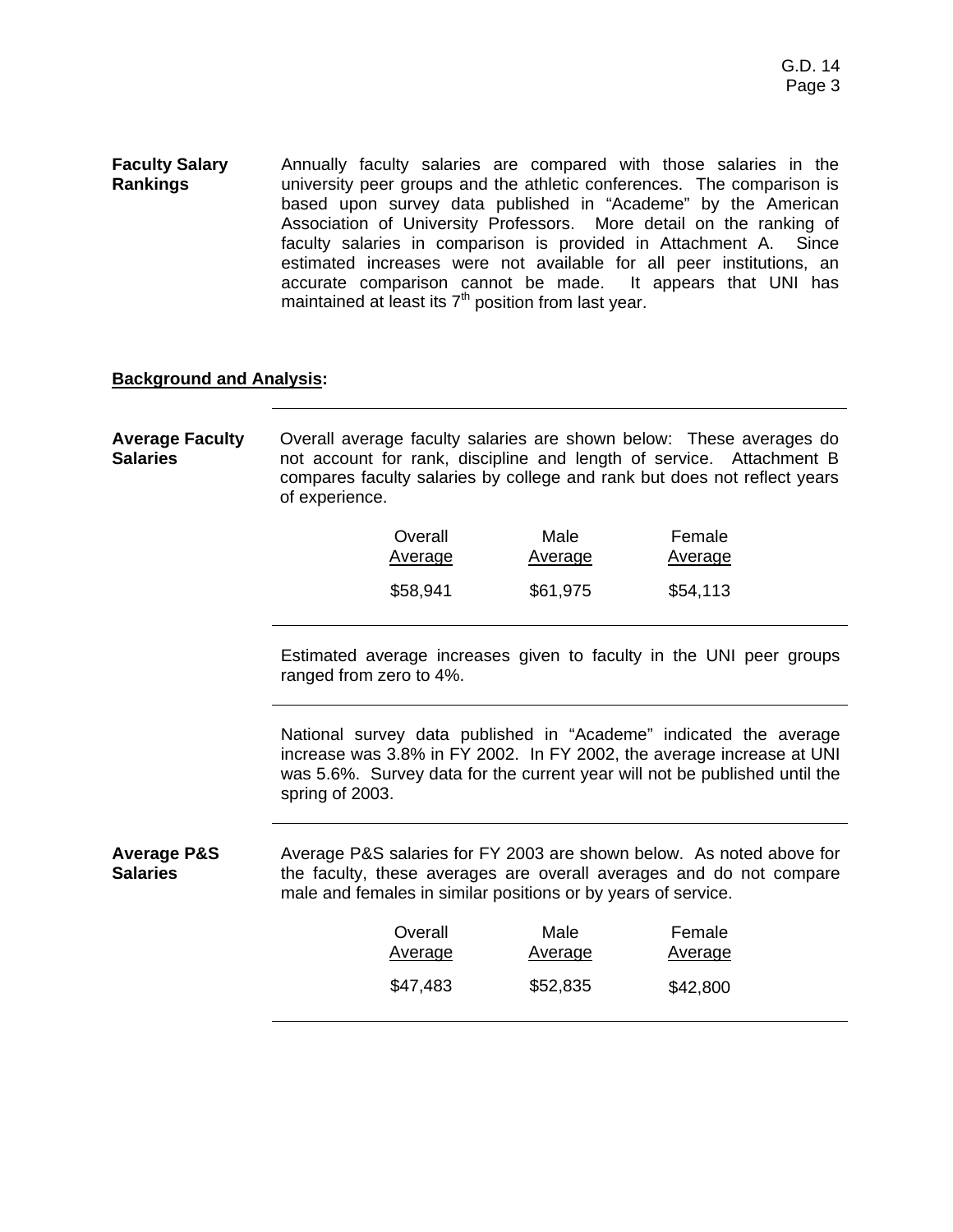**Survey Data** The College and University Personnel Association for Human Resources reported in its Administrative Compensation Survey for FY 2002 that the overall median increase for all administrative type jobs in public institutions was 4.5%. The average P&S increase at UNI in FY 2002 was 5.6%. Survey data for the current year will be published in the spring of 2003.

**Total Compensation**  Average estimated total compensation for UNI for FY 2003 is shown below. Total compensation includes salary, retirement including FICA, health and dental insurance, long-term disability and life insurance as well as unemployment and workers compensation costs. The health insurance cost increases effective January 1, 2003, are not reflected in the estimated salaries shown below.

|          | Faculty by rank                       |          |          |                   |       |
|----------|---------------------------------------|----------|----------|-------------------|-------|
|          |                                       |          | Overall  |                   |       |
|          | Professor Associate Assistant Average |          |          | P&S               | Merit |
| \$99,826 | \$77,286                              | \$64,047 | \$79,919 | \$62,962 \$44,520 |       |

Marcia R. Brunson

Approved:

H:(hr/docket2003)JanGD14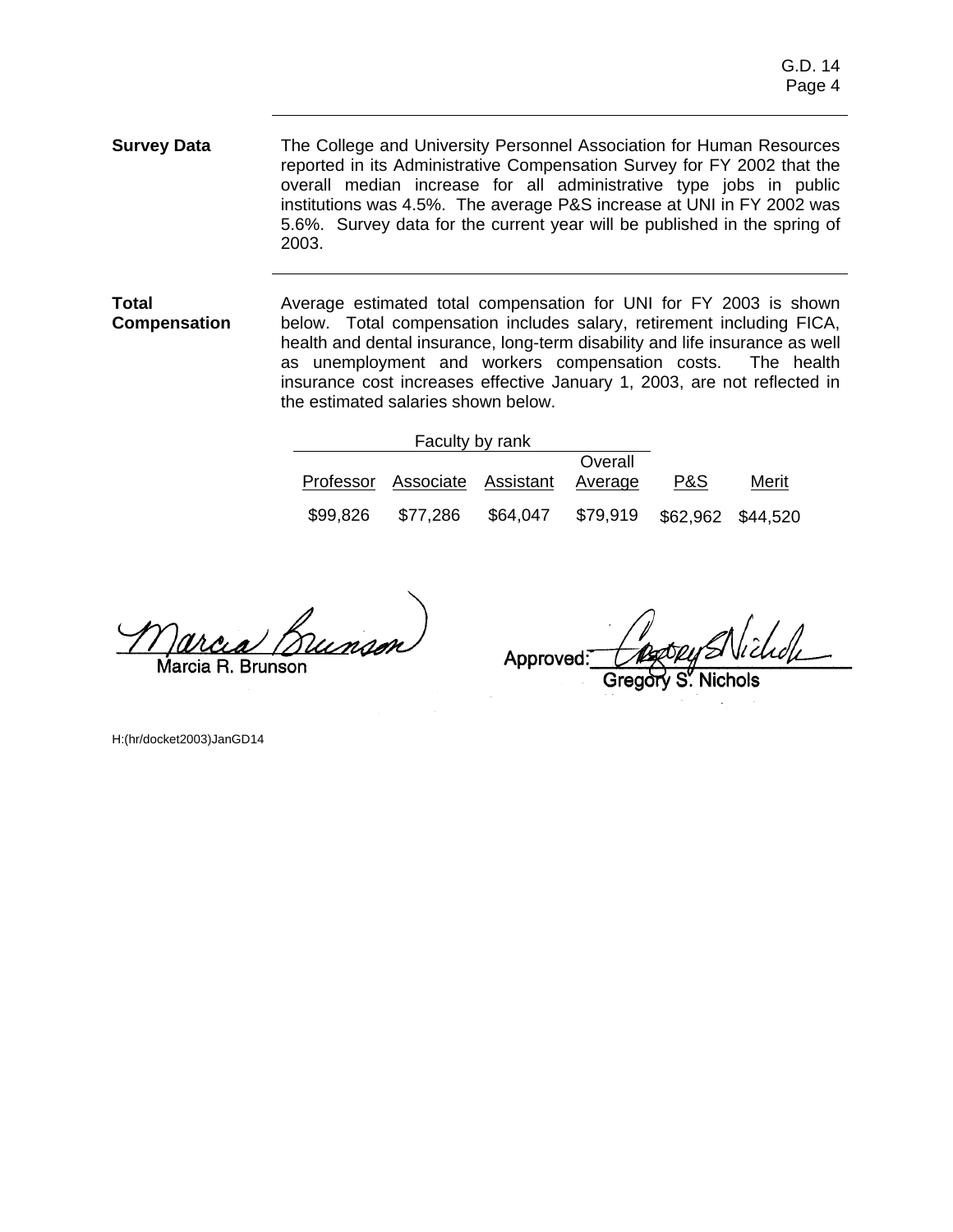## REGENT INSTITUTIONS COMPARISON GROUPS AVERAGE FACULTY SALARIES, 2001-02 BASED ON AVERAGES AS PUBLISHED BY THE AAUP ESTIMATED FACULTY SALARY INCREASES, 2002-03

| <b>COMPARISON GROUPS</b>                  | <b>Average Faculty</b><br>Salary 2001-02 (1) | <b>Percent Increase</b><br>2002-03 (2) | <b>Estimated Average Estimated Average</b><br><b>Faculty Salary</b><br>2002-03 |  |  |  |
|-------------------------------------------|----------------------------------------------|----------------------------------------|--------------------------------------------------------------------------------|--|--|--|
| University of California, Los Angeles     | 96,800                                       | 1.5%                                   | 98,300                                                                         |  |  |  |
| University of Michigan, Ann Arbor         | 87,300                                       | 3.5%                                   | 90,400                                                                         |  |  |  |
| University of North Carolina, Chapel Hill | 85,900                                       | n/a                                    | 85,900                                                                         |  |  |  |
| University of Texas, Austin               | 82,000                                       | 3.3%                                   | 84,700                                                                         |  |  |  |
| University of Wisconsin                   | 81,300                                       | 4.2%                                   | 84,700                                                                         |  |  |  |
| University of Minnesota, Twin Cities      | 80,800                                       | 3.0%                                   | 83,200                                                                         |  |  |  |
| University of Illinois, Urbana            | 82,300                                       | 0.0%                                   | 82,300                                                                         |  |  |  |
| Indiana University, Bloomington           | 77,700                                       | 3.5%                                   | 80,400                                                                         |  |  |  |
| <b>UNIVERSITY OF IOWA</b>                 | 77,000                                       | 3.76%                                  | 79,900                                                                         |  |  |  |
| Ohio State University, Main Campus        | 74,800                                       | 4.0%                                   | 77,800                                                                         |  |  |  |
| University of Arizona                     | 72,900                                       | 2.0%                                   | 74,400                                                                         |  |  |  |
|                                           |                                              |                                        |                                                                                |  |  |  |
| University of California, Davis           | 85,600                                       | 1.5%                                   | 86,900                                                                         |  |  |  |
| University of Wisconsin                   | 81,300                                       | 4.2%                                   | 84,700                                                                         |  |  |  |
| University of Minnesota, Twin Cities      | 80,800                                       | 3.0%                                   | 83,200                                                                         |  |  |  |
| University of Illinois, Urbana            | 82,300                                       | 0.0%                                   | 82,300                                                                         |  |  |  |
| Texas A & M                               | 77,700                                       | 3.0%                                   | 80,000                                                                         |  |  |  |
| North Carolina State University           | 77,200                                       | 2.0%                                   | 78,700                                                                         |  |  |  |
| Michigan State University                 | 74,800                                       | 4.0%                                   | 77,800                                                                         |  |  |  |
| Ohio State University, Main Campus        | 74,800                                       | 4.0%                                   | 77,800                                                                         |  |  |  |
| Purdue University, Main Campus            | 73,300                                       | 3.3%                                   | 75,700                                                                         |  |  |  |
| University of Arizona                     | 72,900                                       | 2.0%                                   | 74,400                                                                         |  |  |  |
| <b>IOWA STATE UNIVERSITY</b>              | 71,500                                       | 3.1%                                   | 73,700                                                                         |  |  |  |
|                                           |                                              |                                        |                                                                                |  |  |  |
| California State University, Fresno       | 68,600                                       | 2.0%                                   | 69,900                                                                         |  |  |  |
| University of Minnesota, Duluth           | 63,500                                       | 3.0%                                   | 65,400                                                                         |  |  |  |
| Ohio University, Athens                   | 62,000                                       | 3.0%                                   | 63,800                                                                         |  |  |  |
| University of North Carolina, Greensboro  | 63,200                                       | n/a                                    | 63,200                                                                         |  |  |  |
| University of North Texas                 | 61,500                                       | 2.0%                                   | 62,700                                                                         |  |  |  |
| <b>UNIVERSITY OF NORTHERN IOWA</b>        | 59,700                                       | 3.7%                                   | 62,000                                                                         |  |  |  |
| <b>Central Michigan University</b>        | 60,100                                       | n/a                                    | 60,100                                                                         |  |  |  |
| <b>Illinois State University</b>          | 59,300                                       | 0.0%                                   | 59,300                                                                         |  |  |  |
| Northern Arizona University               | 55,500                                       | 4.0%                                   | 57,800                                                                         |  |  |  |
| Indiana State University, Terre Haute     | 55,600                                       | 2.5%                                   | 57,000                                                                         |  |  |  |
| University of Wisconsin, Eau Claire       | 54,900                                       | 2.1%                                   | 56,100                                                                         |  |  |  |

(1) Academe, the Bulletin of the American Association of University Professors, Special Bulletin for 2001-02. The averages are for the ranks of professor, associate professor and assistant professor.

(2) Estimated increases obtained by universities through contacts with comparison institutions. Averages exclude clinical faculty per Academe guidelines. Average increases for Board of Regents, State of Iowa universitie are actual increases. UNI increase of 3.7% reflects the negotiated 5.6% increase delayed until November 1, 2002.